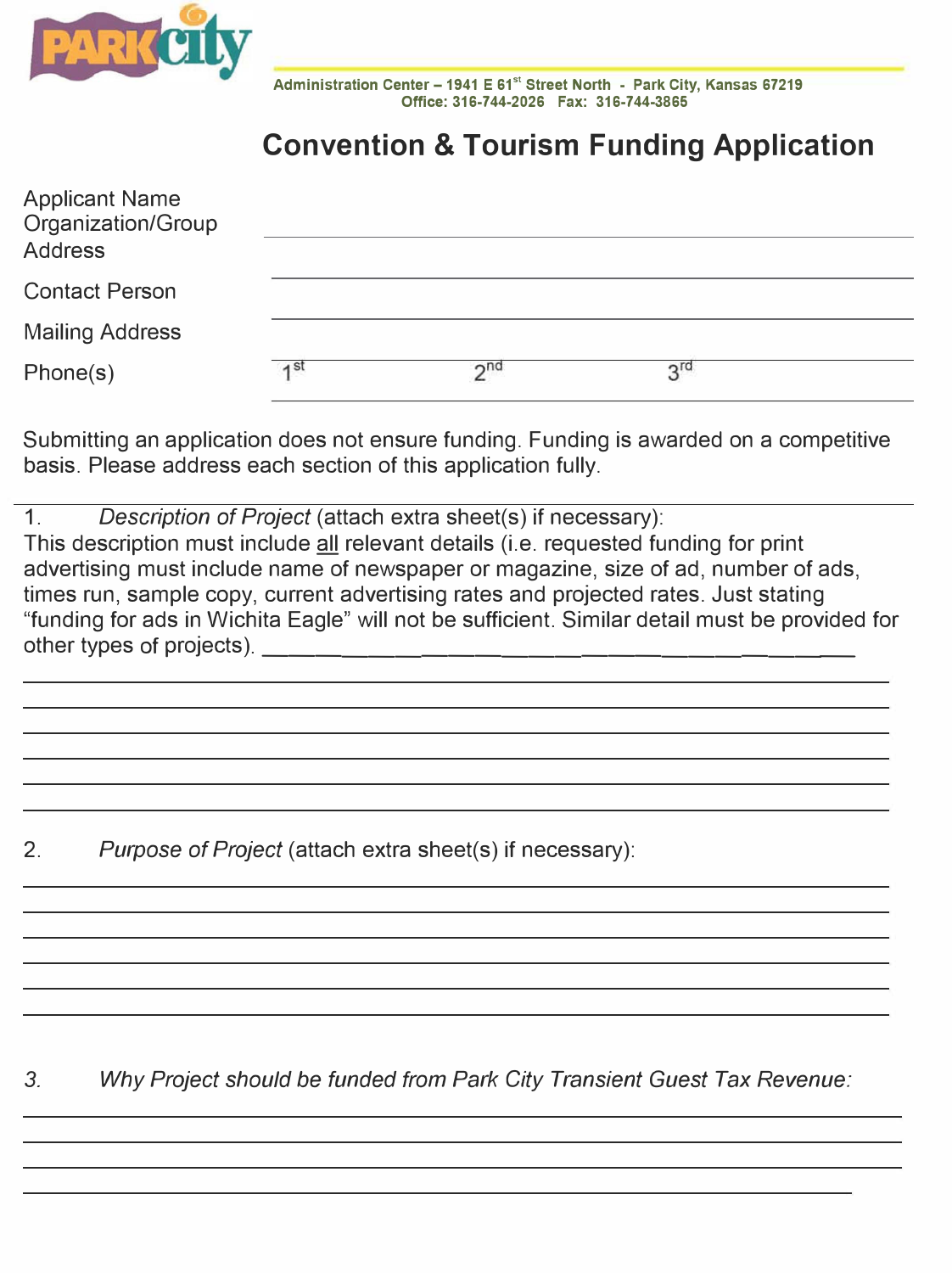5. *Amount Requested: \_\_\_\_\_\_\_\_\_ \_* 

*6. Specific breakdown of how and when funds will be used:* 

7. *Other funding being sought or anticipated for this Project (include source, amount and use):*

| Source | Amount |
|--------|--------|
|        |        |
|        |        |
|        |        |
|        |        |
|        |        |
|        |        |

I acknowledge that acceptance of this Project for funding by the Park City Convention & Tourism Committee is subject to the availability of funds for such projects in its budget and the authorization of such expenditure by the City Council of Park City, Kansas.

## **NEITHER THE CITY OF PARK CITY, NOR THE CONVENTION & TOURISM COMMITTEE IS RESPONSIBLE FOR SECURITY AT YOUR PROJECT.**

Authorized Signature of Applicant Typed or printed name of authorized signer

Date Signed: \_\_\_\_\_\_\_\_\_\_ \_

Return to the City of Park City, 1941 E. 61<sup>st</sup> Street North, Park City, KS 67219